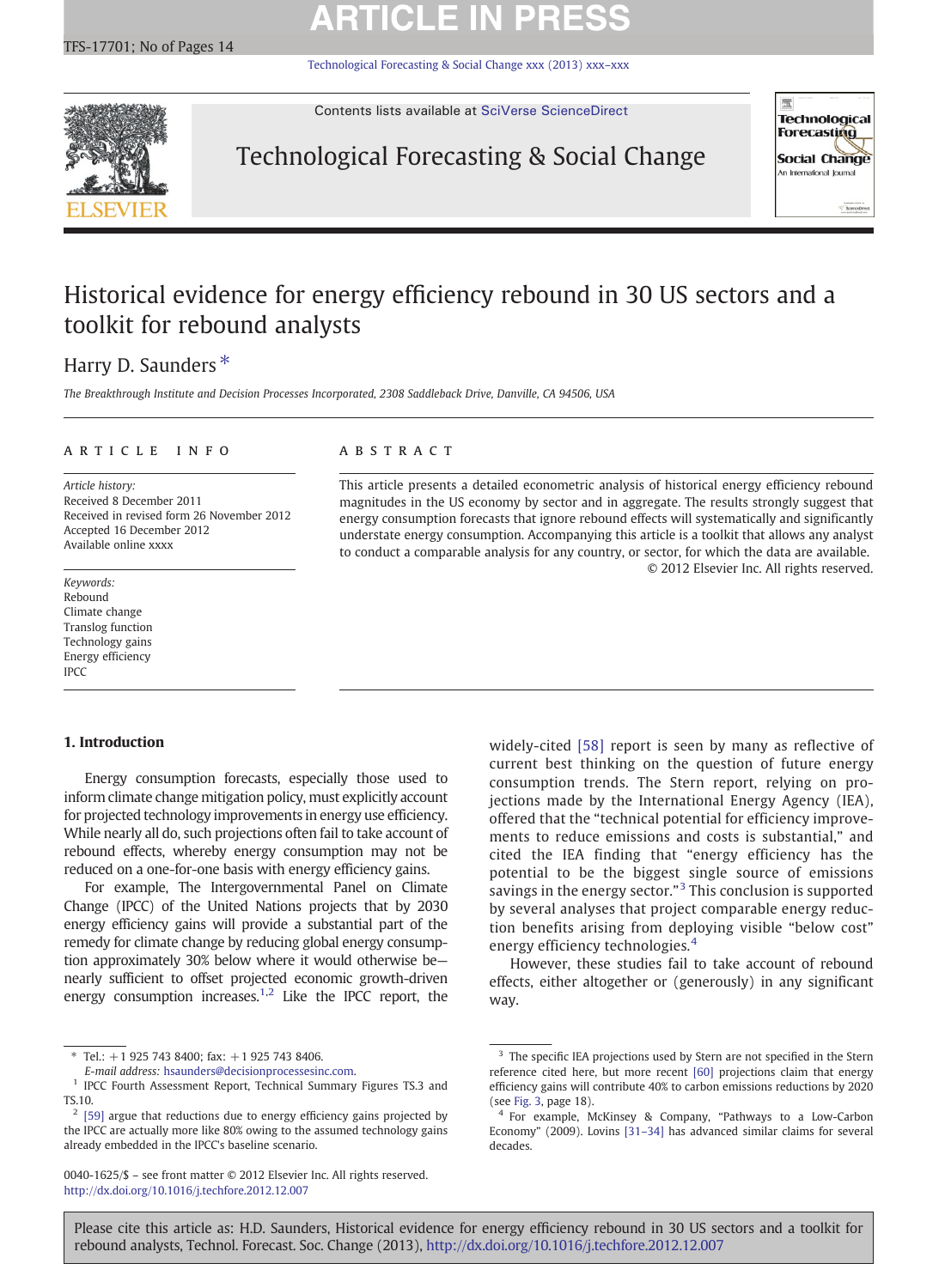This article quantitatively examines the consequences of ignoring such effects by analyzing empirical evidence for rebound found in the historical record for the US economy. The results indicate that so-called direct rebound magnitudes in the productive part of the US economy (about two-thirds of the energy economy, annual energy consumption-wise) were substantial over the period examined. The productive part of the economy is that portion involved in the creation and movement of goods and services—agriculture, industry, wholesale and retail commerce, commercial transport, finance, and government enterprises.

Especially when taken alongside the potential for energy efficiency rebound arising from other "indirect" sources not considered here, the results provide a strong argument in favor of explicitly accounting for rebound effects in energy consumption forecasts.

A key implication is that, to the extent conventional forecasts that provide a basis for climate change mitigation policy ignore or improperly treat rebound, there is less time than is commonly assumed to devise climate change solutions.

## 2. Background

While the scholarly treatment of rebound effects goes back a century and a half to [\[26\]](#page--1-0), it was Brookes [5–[11\]](#page--1-0) who brought Jevons' work to the attention of modern economists. Brookes and Khazzoom [\[29\]](#page--1-0) are generally credited with establishing the modern awareness of rebound phenomena.

Saunders [\[39\]](#page--1-0) contains the earliest attempt to cast the rebound phenomenon in a formal theoretical framework. Seminal articles on empirical measurement include [\[12,19,20,37\]](#page--1-0). The collection edited by Schipper [\[47\]](#page--1-0) contains articles by several early contributors.

The first efforts to cast the rebound effect in a general equilibrium context can be found in Dufournaud et al. [\[14\]](#page--1-0) and Grepperud and Rasmussen [\[21\]](#page--1-0).

More recent contributions include Sorrell [\[49\]](#page--1-0), Sorrell and Dimitropoulos [\[50\],](#page--1-0) Tsao et al. [\[52\]](#page--1-0), Fouquet [\[17\]](#page--1-0), Fouquet and Pearson [\[18\]](#page--1-0) and the collections by Evans and Hunt [\[15\]](#page--1-0) and Herring and Sorrell [\[24\]](#page--1-0).

Contributions to the theory are found in Saunders [40–[43\],](#page--1-0) and in Wei [\[56,57\],](#page--1-0) while Allan et al. [\[1\],](#page--1-0) Hanley et al. [\[22,23\],](#page--1-0) Barker et al. [\[3,4\]](#page--1-0) have more recently advanced both the theory and the quantitative measurement of rebound effects. An innovate approach to consumer behavior-related rebound effects is found in Safarzynska [\[38\].](#page--1-0)

A recent literature review can be found in Jenkins et al. [\[25\].](#page--1-0) Saunders [\[44,45\]](#page--1-0) contains an undergraduate-level treatment of the theoretical foundations. Saunders [\[46\]](#page--1-0) provides a quick, high-level introduction to the rebound effect in video format.<sup>5</sup>

### 3. Methodology, briefly

The analysis considers only so-called "direct" rebound effects. Recent rebound taxonomies and descriptions of other effects not considered here can be found in Sorrell [\[49\],](#page--1-0) Jenkins et al. [\[25\],](#page--1-0) Turner [\[55\].](#page--1-0)

Appendices A through D (Appendices are posted online beside this article) explain the methodology in detail, but in very basic terms, for each of 30 US sectors each year's new vintage of productive capacity is first characterized by its output and factor magnitudes and, using factor and output prices, by the incremental factor value shares. (The dataset used is due to  $[28]$ .<sup>6</sup>) This enables econometric measurement of a four-factor  $(K, L, E, M)$  Translog unit cost function for each new increment of capacity, including measured technology gain parameters for each factor. These measured cost functions are of the form:

$$
\ln c = \ln c_0 - a\lambda^T t + a \ln p^T + \frac{1}{2} \ln p \cdot \mathbf{B} \cdot \ln p^T - \lambda \cdot \mathbf{B} \cdot \ln p^T t + \frac{1}{2} \lambda \cdot \mathbf{B} \cdot \lambda^T t^2
$$
\n(1)

where time indices are suppressed for clarity,  $\bf{p}$  is the vector of factor prices, **B** is the core Hessian matrix, and  $\lambda$  is a vector of technology gains ( $\lambda_K$ ,  $\lambda_L$ ,  $\lambda_E$ ,  $\lambda_M$ ). As described in Appendix B, this is a modification of the standard Translog unit cost function to accommodate technology gains that are factor-augmenting of the form  $\tau_i = e\lambda_i^t$ , an approach that is mathematically dual to introducing such factor-augmenting technology gains into any production function that is CRS. As the  $\lambda_i$  are treated as constants, the assumption is that technology gains grow at a constant rate over the time horizon.<sup>7</sup> In each year, the new vintage realizes a technology gain equal  $\tau_N = e^{\lambda t}$ <sub>N</sub>, where N is the year in question. All prior vintages have already "chosen" their production technology and so are not affected by subsequent technology gains.

The parameter  $\lambda_F$  is referred to throughout this article as the "energy efficiency gain" because  $\tau_E$  depicts, in a dual production function formulation, the conversion rate of physical energy into energy services and thus directly reflects the technical energy efficiency that is realized in engineering terms. While other researchers sometimes define "energy efficiency gain" as a decline in energy intensity (the ratio of physical energy input to economic output, or often, GDP), a subsequent section shows that energy intensity is determined by numerous drivers unrelated to technical energy efficiency improvements. Comparable considerations apply to the other  $\lambda_i$ .

With this framework in place, for each sector multiple different investment model variants and variants of utilization rates across vintages are tested to see which among them delivers econometric measurements of new vintage factor and output capacity characteristics that provide the best statistical match to actual factor uses and actual observed output over the time horizon. This provides the basis for evaluating what

Please cite this article as: H.D. Saunders, Historical evidence for energy efficiency rebound in 30 US sectors and a toolkit for rebound analysts, Technol. Forecast. Soc. Change (2013), <http://dx.doi.org/10.1016/j.techfore.2012.12.007>

<sup>5</sup> Available at [http://www.youtube.com/watch?v=oTV-aBy5A3I&feature=](http://www.youtube.com/watch?v=oTV-aBy5A3I&feature=player_profilepage) [player\\_pro](http://www.youtube.com/watch?v=oTV-aBy5A3I&feature=player_profilepage)filepage.

<sup>6</sup> Throughout this article, the phrase "Jorgenson et al." is used to designate both the data set (available at Dale Jorgenson's website [http://scholar.](http://scholar.harvard.edu/jorgenson/data) [harvard.edu/jorgenson/data\)](http://scholar.harvard.edu/jorgenson/data) and the econometric approach developed by Jorgenson and his colleagues. The approach can be found in Jorgenson [\[27,28\].](#page--1-0)

 $7 A$  distinction is often made between technology gains that are "autonomous" and those that are "price-induced." The technology gains econometrically measured here are agnostic as to their source and will reflect both types to the extent both have occurred over the time horizon. Nonetheless, the assumption of constant technology gains is limiting in two ways: one, if technology gains actually do occur autonomously, it is unlikely that they are of the same magnitude year-to-year; and two, to the extent factor prices vary over time price-induced technology gains will likewise vary year-to-year.